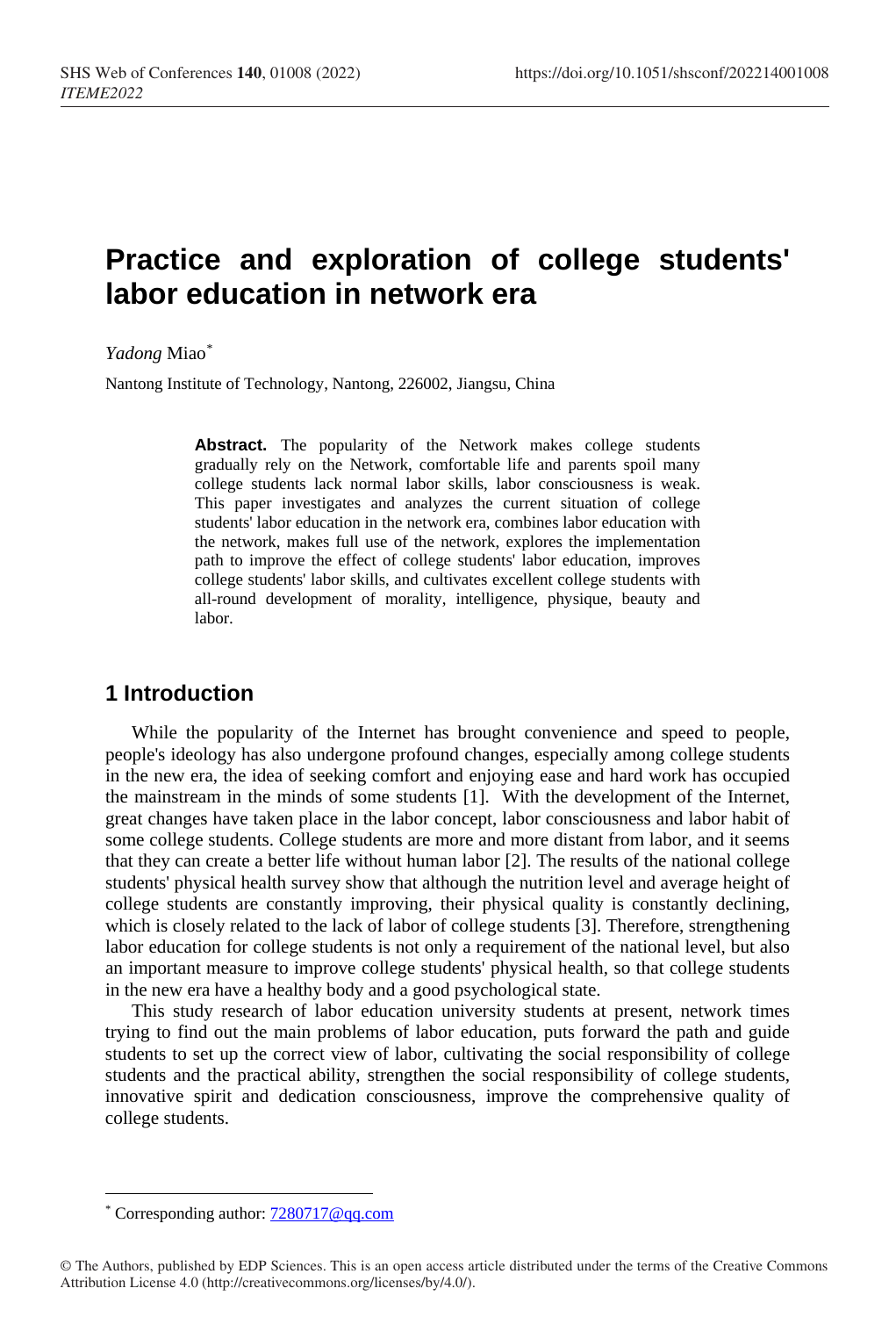# **2 Current situation of labor education for college students**

This survey selects nearly 600 college students as the survey object, the survey object is mainly after 00 college students, female students account for about six layers. A questionnaire on labor education is designed, which includes college students' labor habits, labor cognition, labor content, labor value and so on.

#### **2.1 Labor habits**

According to the survey, college students rarely participate in labor at home since childhood, and only about 20 percent of them say they often do housework at home. Most college students rely too much on the Internet, rarely to do housework, live a life of clothes and food, they in primary and secondary school, in addition to the collective labor arranged by the school and some simple class health duty, basic do not participate in labor. A small number of college students lack the basic ability to live and work, and are not adapted to the university stage.

Now college students lack of good habits of labor and the stage of primary and secondary schools is inseparable, primary and secondary schools of labor is the main teacher assigned, passive work, primary and secondary school teachers like to work as a tool of punishment, the term "labor" and punishment, error together, rather than the glory, primary and secondary schools lack of labor values education for students. College students in the new era are mainly the only child, parents are more spoiled, rarely let students take the initiative to work, the more do not let children work, the more children do not want to work, the more will not work. Under the influence of such primary and secondary education and family environment, most college students lack good labor habits and think it is unnecessary to take the initiative to work, and teachers arrange and accept it.

#### **2.2 Labor content**

As for the content of labor, most college students think that it is campus environment maintenance, apartment area sanitation, collective labor, etc., but they have a relatively simple understanding. College students associate labor with health, thinking that labor is simple physical labor, so they are not strong in labor initiative and passively participate in various kinds of labor under the school system and supervision. About 40% of college students think that participation in these labor should be given certain benefits, such as extracurricular activities credits, a meal voucher, etc., they have a strong purpose to participate in labor, as long as a small number of college students will take the initiative to participate in these labor to exercise their body, cultivate labor skills. For the content of labor, we need to fully understand the connotation of labor, labor and simple health activities separated, labor and student interest, professional practice combined, set up various types of labor projects, innovation of labor content, so that more college students actively participate in all kinds of labor.

#### **2.3 Labor cognition**

For the understanding of physical labor and mental labor, only about 10% of college students say that physical labor is important and willing to engage in physical labor. Most college students think that physical labor is inferior and only those who are not capable of mental labor will engage in physical labor. For the meaning of whether to work, most of the college students are recognized, they still identify with the model workers, but also realize the concept of labor is more glorious. About 75% of the students agree with the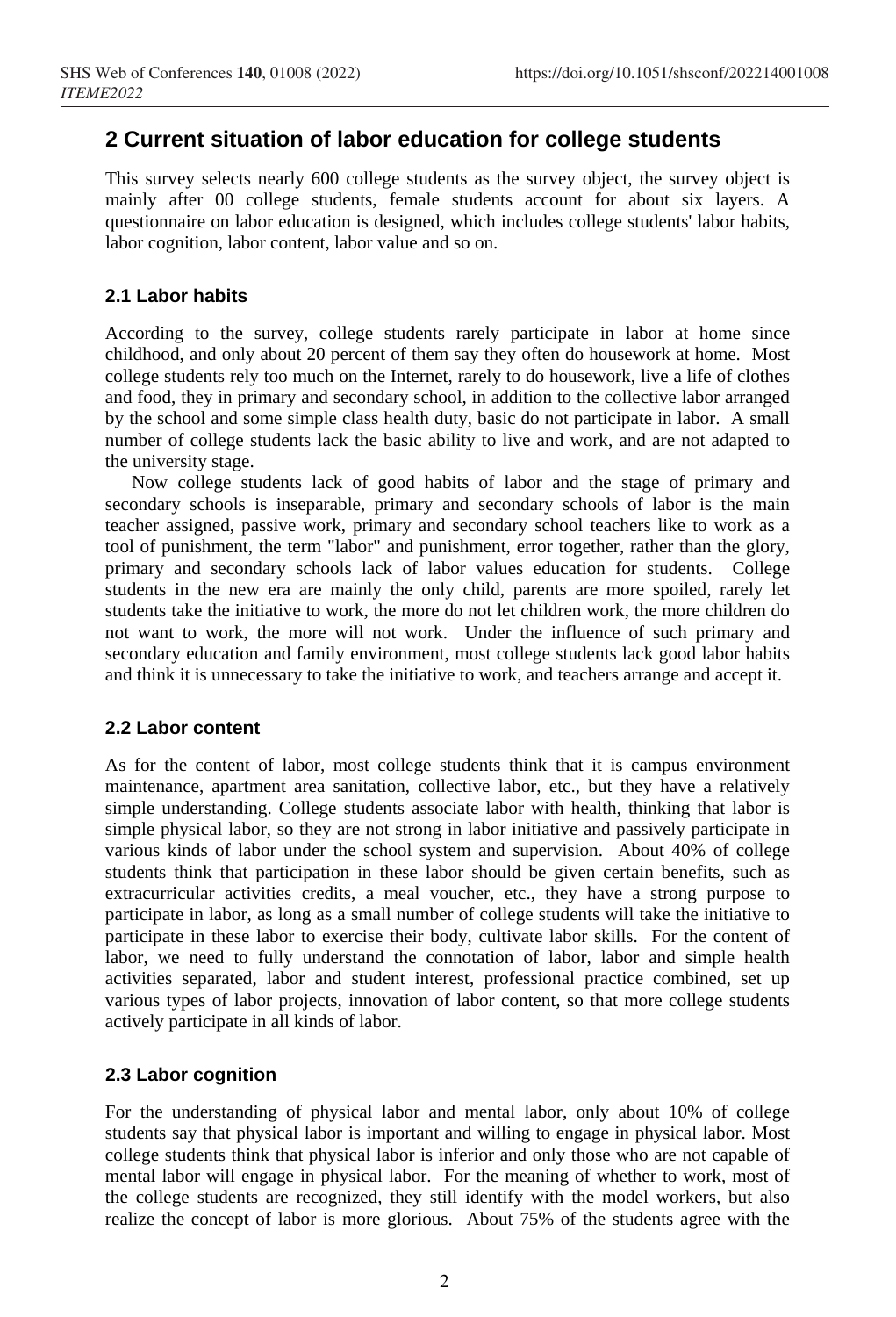idea that labor creates wealth, and a small number of college students are influenced by the Internet and envy the life of getting something for nothing.

The understanding of labor is inseparable from the fact that contemporary college students have not received the education of labor values in primary and secondary schools. The rapid development of economy has created many successful people. Contemporary college students only see a bright appearance in primary and secondary school, but do not see the hard work for success. Entering the university, students know the hardships of labor through the network, most of the college students began to recognize labor education, but most of the students still just stay in the understanding stage, they know that labor is more glorious, do not take the initiative to carry out some labor practice and exercise.

### **2.4 Labor value**

As for the value of labor, influenced by society and family, many students form a wrong value of labor. According to the survey, about 30% of college students combine labor and interest together, believing that as long as they work, there will be material gains and certain returns. They do not recognize the role and value of labor to the all-round development of people, and they do not realize that labor cultivates morality, wisdom, health and beauty with labor. Therefore, it is necessary to broadcast some typical labor propaganda videos through labor propaganda and education to publicize the most beautiful workers around, create a campus culture advocating labor, and make students establish the values of voluntary labor and active labor [4].

### **3 Measures to strengthen labor education for college students**

#### **3.1 Publicize labor education and create labor atmosphere**

In the information age, we should make full use of the network and carry out labor education and learning propaganda activities in colleges and universities through various publicity platforms. Through labor education propaganda to guide students to set up correct labor values, let students truly understand the value connotation of labor to change the world, create a better life, let students respect labor, love labor. At important time nodes, model workers are invited to give lectures on labor education to guide students to form a good sense of labor. Set up labor week activities, organize students to participate in collective labor activities, let students realize that labor is also an important part of college life. Excellent college students should take the lead in doing a good job in labor, but also actively promote labor education to students, drive more students to understand the connotation of labor education, in-depth and active participation in all kinds of labor practice activities.

#### **3.2 Strengthen the education of labor values for counselors**

Most of the college counselors are young people who just graduated from college. There is not much difference between the education and environment they have received since childhood and the college students in the new era. The labor values of the counselors directly affect the labor consciousness of college students. Many counselors is only the contents of labor education as their work in the student, step by step according to the requirement of the school lead the students to do some simple environment maintenance class physical labor, haven't really realize the labor education as an important content of ideological and political education, can make college students lifelong benefit. Counselors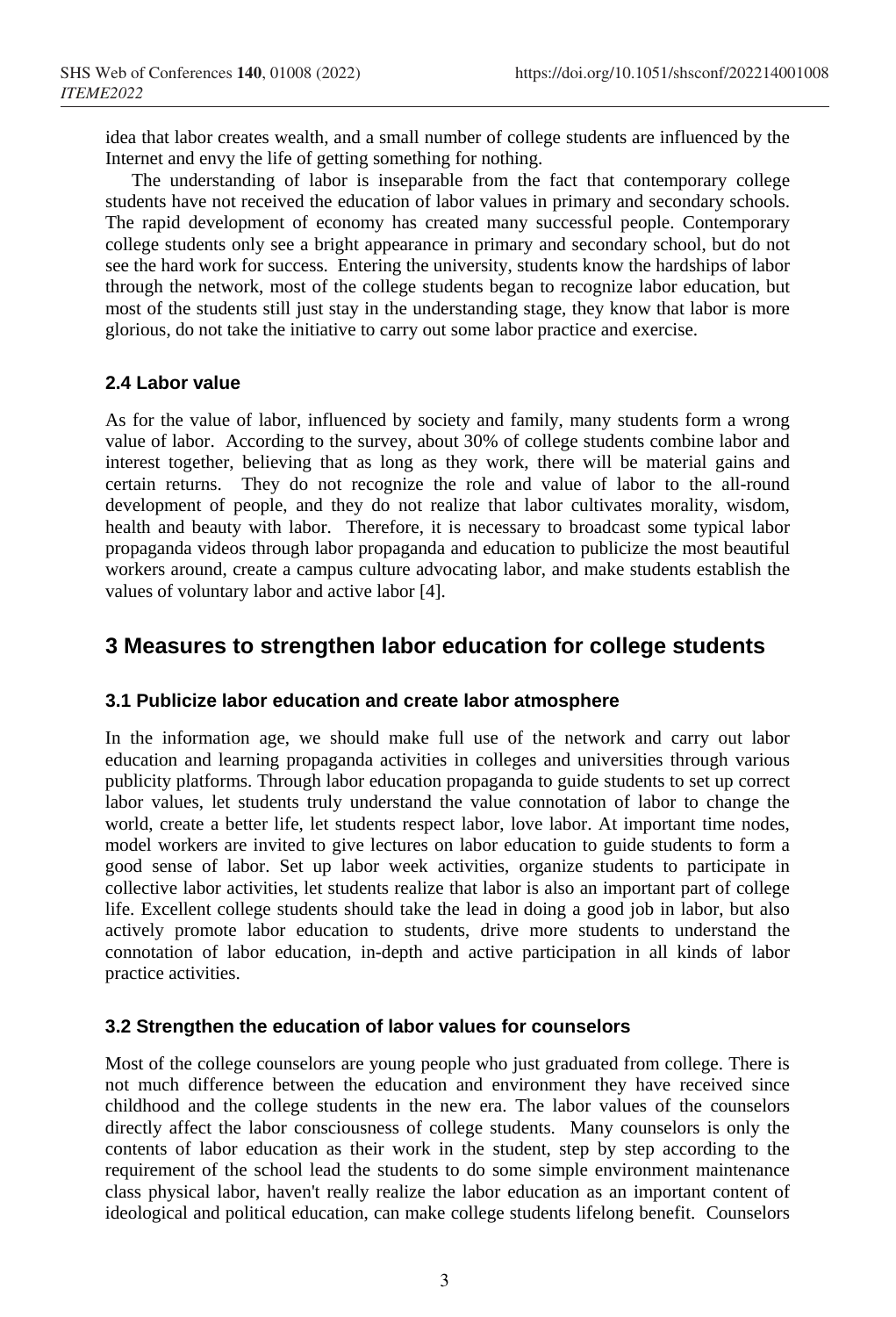should take labor education as an integral part of their career development and an effective way to carry out ideological and political education for college students [5]. Counselors should give full play to their initiative and creativity. Under the guidance of the party's labor education policy, first, they should fully identify with labor education, integrate labor education into daily student work, guide college students to correctly understand labor education and enhance their sense of labor value. Second, we should be good at creating the atmosphere of college students' labor values, and create a healthy and dedicated labor culture through the layout of dormitory space and typical publicity around. Third, it is necessary to lead college students to carry out labor practice activities, organize students to carry out various forms of public service labor, at the same time, according to their own professional advantages, innovate the form of public welfare labor, improve the quality of social practice activities, on the basis of labor practice, together with college students to spread labor values. Fourth, as the behavior model of labor education, to provide quality services for students, steadfast treatment of the work, dedicated to the management of the class, fair treatment of students, in the daily work of students reflect their own labor literacy, play a demonstration role.

### **3.3 Integrate labor education into students' classroom teaching**

In order to promote labor education for college students, labor education must be integrated into classroom teaching and given certain credits, and labor education should be promoted through institutions and constraints. First, labor education should be integrated into ideological and political courses. Labor education is an integral part of ideological and political education. Labor education is integrated into the whole process of ideological and political education, reflected in the teaching of ideological and political education, and guided students to identify and understand the labor values of "labor creates wealth" and "labor promotes social progress". Second, labor education should be integrated into professional courses, combined with professional ability and quality requirements and career planning for students to carry out labor education, cultivate students honest and trustworthy, bear hardships and stand hard work, willing to contribute to the spirit of model workers. Combined with teaching activities such as professional novitiate and internship, organize students to participate in labor activities in practice education bases, give full play to the labor education function of all kinds of practice education bases in schools, and enhance students' experience, feelings and cognitive understanding of labor spirit [6]. Let the students strive to enhance professional skills and become excellent high-quality workers. Third, labor education should be integrated into innovation and entrepreneurship, and labor spirit should be integrated into innovation and entrepreneurship education, so as to help students temper their will and character, shape a sound personality, enhance their practical ability, form the quality of innovation and entrepreneurship, and learn to engage in creative work. In addition to other courses, labor education should be separately set up compulsory courses, so that labor education becomes a part of talent training, so that all college students accept labor values education, and guide college students to develop good labor habits.

#### **3.4 Use network platform for management and assessment**

Labor evaluation is an effective way to carry out labor education, the evaluation of labor education should be combined with the process and the result, the labor concept and labor values reflected in the labor process, from the labor results to obtain the sense of honor. University labor education can be incorporated into the second classroom transcripts, set the "labor education" in the second classroom transcripts module, through the second classroom transcripts network platform, records, and review the student to participate in the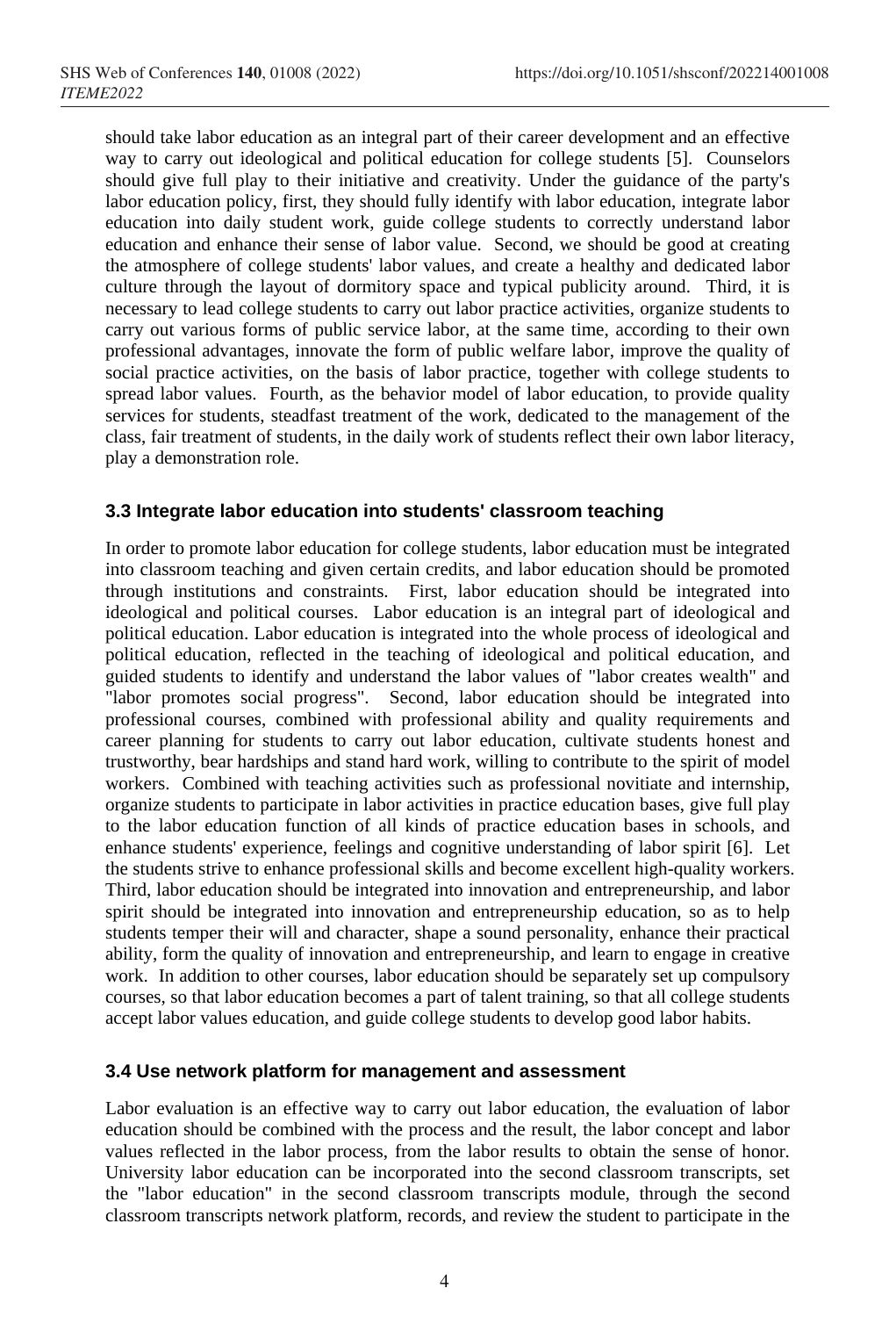labor practice activity, timely summary, information release labor education activities, the labor education according to the type, content, time for refinement, and give a certain score, When students finish their work, they can obtain certain achievements through the Internet and realize the informatization of labor education management. Students can also take advantage of the network platform to participate in some activities of live delivering goods for agricultural products and help farmers online to experience the hardships and harvest of labor and form positive labor values.

### **3.5 Home-school cooperation to promote labor education**

For colleges and universities, although the students have grown up, but some students are not mature enough, the school needs to build an interactive communication platform for parents to care about the development of the school, understand the school education management and jointly cultivate students. Parents can establish a parent committee and network communication platform to promote the importance of labor education among parents, requiring students to actively participate in all kinds of labor in the holidays, homeschool cooperation, through labor education to form a joint force to care for students, so as to promote students to treat labor correctly, always do not forget labor, improve labor skills.

# **4 Conclusion**

Labor education has become the party's educational policy in the new era. Colleges and universities, as the main battlefield of training new people, should actively respond to the needs of The Times, take labor education as an important part of ideological and political education of college students, and promote the spirit of labor and craftsman in the new era. As an important part of the all-round development of college students in the new era, labor education for college students is an effective supplement to morality, intelligence, body and beauty, and an effective carrier to train students to bear hardships and stand hard work. This paper analyzes the current situation of college students' labor education in the new era from the aspects of college students' labor habits, labor cognition, labor content, labor value and so on, points out the main problems existing in the current college students' labor education, and puts forward countermeasures to make full use of the Internet to strengthen college students' labor education. Colleges and universities should combine the professional characteristics of students, carry out labor practice activities that students are interested in, stimulate students to take the initiative to participate in labor; Parents need to change their ideas, improve their understanding of labor education, and cooperate with colleges and universities to do a good job of labor education for college students. Counselors should regard labor education as an important part of college students' ideological and political education, strengthen the supervision and assessment of labor education for college students, and improve their labor skills.

Fund Project: Special Project of Jiangsu Higher Education Society, No: 2021JDKT084.

# **References**

- 1. Liu Fangli, Zhang Yingwen. The realization path of labor education for college students in the new Era . Journal of Chengdu Normal University,**3**,14-21(2021)
- 2. Fu Shu, Fan Yiwei. Research on the Innovation path of College students' labor Education in the Era of Artificial Intelligence . Modern Communication,**1,**195- 197(2021)